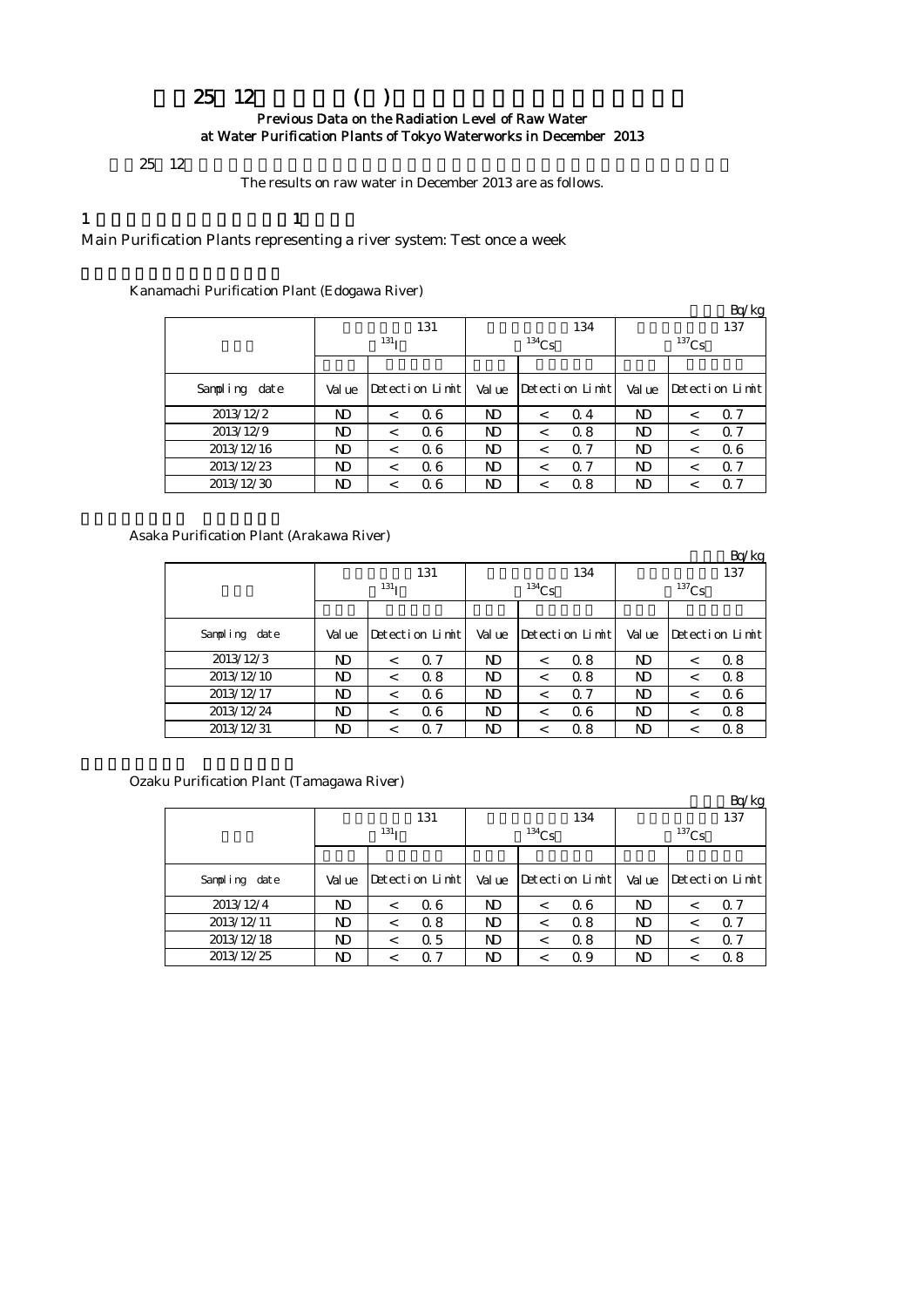|               |                  |         |                 |       |            |                 |          |         | Bq/kg           |  |
|---------------|------------------|---------|-----------------|-------|------------|-----------------|----------|---------|-----------------|--|
|               |                  |         | 131             |       |            | 134             | 137      |         |                 |  |
|               | 131 <sub>T</sub> |         |                 |       | $^{134}Cs$ |                 | $137$ Cs |         |                 |  |
|               |                  |         |                 |       |            |                 |          |         |                 |  |
| Sampling date | Val ue           |         | Detection Limit | Value |            | Detection Limit | Val ue   |         | Detection Limit |  |
| 2013/12/5     | ND               | $\,<\,$ | 06              | ND    | $\,<\,$    | 0.7             | ND       | $\,<\,$ | Q 7             |  |
| 2013/12/12    | ND               | $\,<\,$ | 06              | ND    | $\,<\,$    | 0.7             | ND       | $\,<\,$ | Q 7             |  |
| 2013/12/19    | ND               | <       | 0.7             | ND    | $\,<\,$    | 0.9             | ND.      | <       | 0.7             |  |
| 2013/12/26    | ND               | <       | Q 7             | ND    |            | 08              | ND       | <       | Q 7             |  |

### Higashi-murayama Purification Plant (Tamagawa Arakawa River)

### Nagasawa Purification Plant (Sagamigawa River)

|               |        |                  |                 |        |          |                 |        |          | Bq/kg           |
|---------------|--------|------------------|-----------------|--------|----------|-----------------|--------|----------|-----------------|
|               |        |                  | 131             |        |          | 134             |        |          | 137             |
|               |        | 131 <sub>T</sub> |                 |        | $134$ Cs |                 |        | $137$ Cs |                 |
|               |        |                  |                 |        |          |                 |        |          |                 |
| Sampling date | Val ue |                  | Detection Limit | Val ue |          | Detection Limit | Val ue |          | Detection Limit |
| 2013/12/6     | ND.    | $\,<\,$          | 06              | ND     | $\,<\,$  | 06              | ND     | $\,<\,$  | 06              |
| 2013/12/13    | ND.    | $\,<\,$          | 06              | ND     | $\,<\,$  | 0.8             | ND     | $\,<\,$  | 06              |
| 2013/12/20    | ND.    | $\,<\,$          | 0.7             | ND     | <        | 06              | ND     | $\,<\,$  | 06              |
| 2013/12/27    | ND.    | $\,<\,$          | $\alpha$ 7      | ND     | ≺        | Q <sub>7</sub>  | ND     | $\,<\,$  | 0.8             |

2 and  $\lambda$  1

# Other Main Purification Plants: Test mostly once a month

|                      |                           |                      |              |                  |                 |                |          |                 |                |       | Bq/kg           |
|----------------------|---------------------------|----------------------|--------------|------------------|-----------------|----------------|----------|-----------------|----------------|-------|-----------------|
|                      |                           |                      |              |                  | 131             |                |          | 134             |                |       | 137             |
|                      |                           |                      |              | 131 <sub>I</sub> |                 |                | $134$ Cs |                 | $137$ Cs       |       |                 |
|                      |                           |                      |              |                  |                 |                |          |                 |                |       |                 |
| Monitoring<br>poi nt | Vater<br>resource         | Sampling<br>$\det e$ | Val ue       |                  | Detection Limit | Val ue         |          | Detection Limit | Val ue         |       | Detection Limit |
| Misato               | Edogaya<br><b>R</b> ver   | 2013/12/3            | $\mathbf{D}$ | $\lt$            | 06              | $\mathbf{D}$   | $\,<\,$  | 06              | N <sub>D</sub> | $\lt$ | 0.8             |
| Misono               | Arakawa<br><b>R</b> ver   | 2013/12/3            | $\mathbf{D}$ | $\lt$            | Q 7             | $\mathbf{D}$   | $\,<\,$  | 0.9             | $\mathbf{D}$   | $\lt$ | 0.7             |
| Kinuta               | Tanagawa<br><b>R</b> ver  | 2013/12/4            | $\mathbf{D}$ | $\lt$            | 0.8             | N <sub>D</sub> | $\lt$    | 0.8             | N <sub>D</sub> | $\lt$ | $\mathbf{1}$    |
| Sakai                | Tanagawa<br><b>R</b> ver  | 2013/12/5            | $\mathbf{D}$ | $\lt$            | 07              | $\mathbf{D}$   | $\lt$    | 0.7             | N <sub>D</sub> | $\lt$ | 06              |
| Kinutashino          | Tanagawa<br><b>R</b> iver | 2013/12/11           | $\mathbf{D}$ | $\lt$            | 0.8             | $\mathbf{D}$   | $\,<\,$  | 0.9             | N <sub>D</sub> | $\lt$ | 0.8             |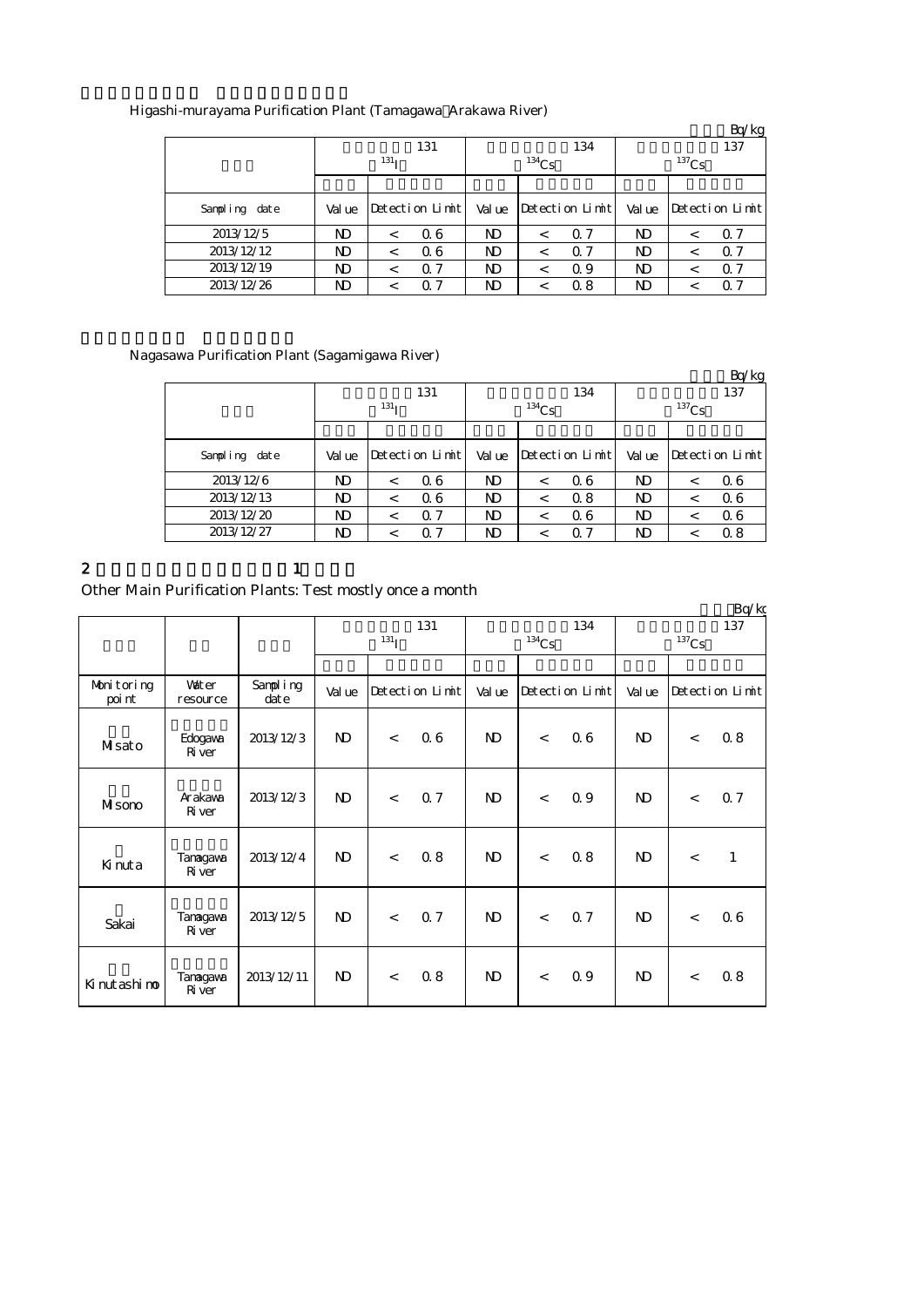Water purification plants using surface water, subsoil water, or shallow water in Tama Area: Test mostly once a month

|                  |                  |                |                |                 |                |                          |                 |                |          | Bq/kg           |
|------------------|------------------|----------------|----------------|-----------------|----------------|--------------------------|-----------------|----------------|----------|-----------------|
|                  |                  |                |                | 131             |                |                          | 134             |                |          | 137             |
|                  |                  |                | $^{131}$ I     |                 |                | $134$ Cs                 |                 |                | $137$ Cs |                 |
|                  |                  |                |                |                 |                |                          |                 |                |          |                 |
| Monitoring point | Sampling<br>date | Val ue         |                | Detection Limit | Value          |                          | Detection Limit | Val ue         |          | Detection Limit |
| Tokura           | 2013/12/9        | <b>ND</b>      | $\overline{a}$ | 0.8             | <b>ND</b>      | $\lt$                    | 0.9             | <b>ND</b>      | $\lt$    | 0.8             |
| <b>Qtsu</b>      | 2013/12/9        | N <sub>D</sub> | $\overline{a}$ | 0.7             | $\mathbf{D}$   | $\overline{a}$           | 06              | $\mathbf{N}$   | $\,<$    | 06              |
| N ppara          | 2013/12/11       | N <sub>D</sub> | $\,<$          | Q <sub>7</sub>  | $\mathbf{N}$   | $\lt$                    | Q <sub>7</sub>  | $\mathbf{N}$   | $\,<$    | 0.8             |
| <b>H</b> kawa    | 2013/12/11       | <b>ND</b>      | $\overline{a}$ | 0.8             | N <sub>D</sub> | $\lt$                    | 0.8             | N <sub>D</sub> | $\,<$    | 0.9             |
| Tanasawa         | 2013/12/17       | N <sub>D</sub> | $\overline{a}$ | Q <sub>7</sub>  | N <sub>D</sub> | $\lt$                    | 06              | N <sub>D</sub> | $\lt$    | 0.7             |
| Craba            | 2013/12/17       | <b>ND</b>      | $\lt$          | 0.8             | $\mathbf{N}$   | $\lt$                    | 0.9             | $\mathbf{N}$   | $\lt$    | 0.7             |
| Fukasawa         | 2013/12/18       | <b>ND</b>      | $\lt$          | 06              | N <sub>D</sub> | $\lt$                    | 0.8             | $\mathbf{D}$   | $\,<$    | 0.8             |
| <b>Ogouchi</b>   | 2013/12/23       | $\mathbf{N}$   | $\,<$          | 0.8             | $\mathbf{N}$   | $\lt$                    | Q <sub>7</sub>  | $\mathbf{N}$   | $\,<$    | 0.7             |
| Hmura            | 2013/12/23       | N <sub>D</sub> | $\,<$          | 0.7             | $\mathbf{N}$   | $\overline{\phantom{a}}$ | 0.9             | N <sub>D</sub> | $\,<$    | 0.9             |

#### surface water

### subsoil water

|                  |                   |                |                          |                 |                |                     |                 |                     |                          | Bq/kg           |
|------------------|-------------------|----------------|--------------------------|-----------------|----------------|---------------------|-----------------|---------------------|--------------------------|-----------------|
|                  |                   |                |                          | 131             |                |                     | 134             |                     |                          | 137             |
|                  |                   |                | 131 <sub>I</sub>         |                 |                | $^{134}\mathrm{Cs}$ |                 | $^{137}\mathrm{Cs}$ |                          |                 |
|                  |                   |                |                          |                 |                |                     |                 |                     |                          |                 |
| Monitoring point | Sampling<br>dat e | Val ue         |                          | Detection Limit | Value          |                     | Detection Limit | Value               |                          | Detection Limit |
| Chi gasedai ni   | 2013/12/10        | N <sub>D</sub> | $\overline{\phantom{a}}$ | 0.8             | N <sub>D</sub> | $\lt$               | 0.8             | N <sub>D</sub>      | $\overline{\phantom{a}}$ | 0.7             |
| H nat awada      | 2013/12/10        | $\mathbf{N}$   | $\,<$                    | Q <sub>7</sub>  | N <sub>D</sub> | $\,<$               | Q <sub>7</sub>  | N <sub>D</sub>      | $\,<$                    | 0.7             |
| Nari ki          | 2013/12/16        | N <sub>D</sub> | $\overline{a}$           | 06              | N <sub>D</sub> | $\lt$               | 0.8             | N <sub>D</sub>      | $\prec$                  | 0.8             |
| Fut anat ao      | 2013/12/16        | $\mathbf{N}$   | $\,<$                    | 0.7             | $\mathbf{N}$   | $\lt$               | Q <sub>7</sub>  | N <sub>D</sub>      | $\,<$                    | 0.7             |
| Takat suki       | 2013/12/18        | N <sub>D</sub> | $\overline{\phantom{a}}$ | 0.8             | N <sub>D</sub> | $\lt$               | 0.8             | N <sub>D</sub>      | $\prec$                  | 0.9             |
| Sawai dai i chi  | 2013/12/24        | $\mathbf{N}$   | $\prec$                  | 06              | $\mathbf{N}$   | $\,<$               | 0.8             | N <sub>D</sub>      | $\prec$                  | 0.5             |
| Savai dai ni     | 2013/12/24        | N <sub>D</sub> | $\overline{\phantom{a}}$ | 0.8             | N <sub>D</sub> | $\lt$               | 0.8             | <b>ND</b>           | $\prec$                  | $\mathbf{1}$    |
| Mitakesann       | 2013/12/25        | $\mathbf{N}$   | $\,<$                    | 0.7             | $\mathbf{D}$   | $\,<$               | 0.8             | N <sub>D</sub>      | $\,<$                    | 06              |